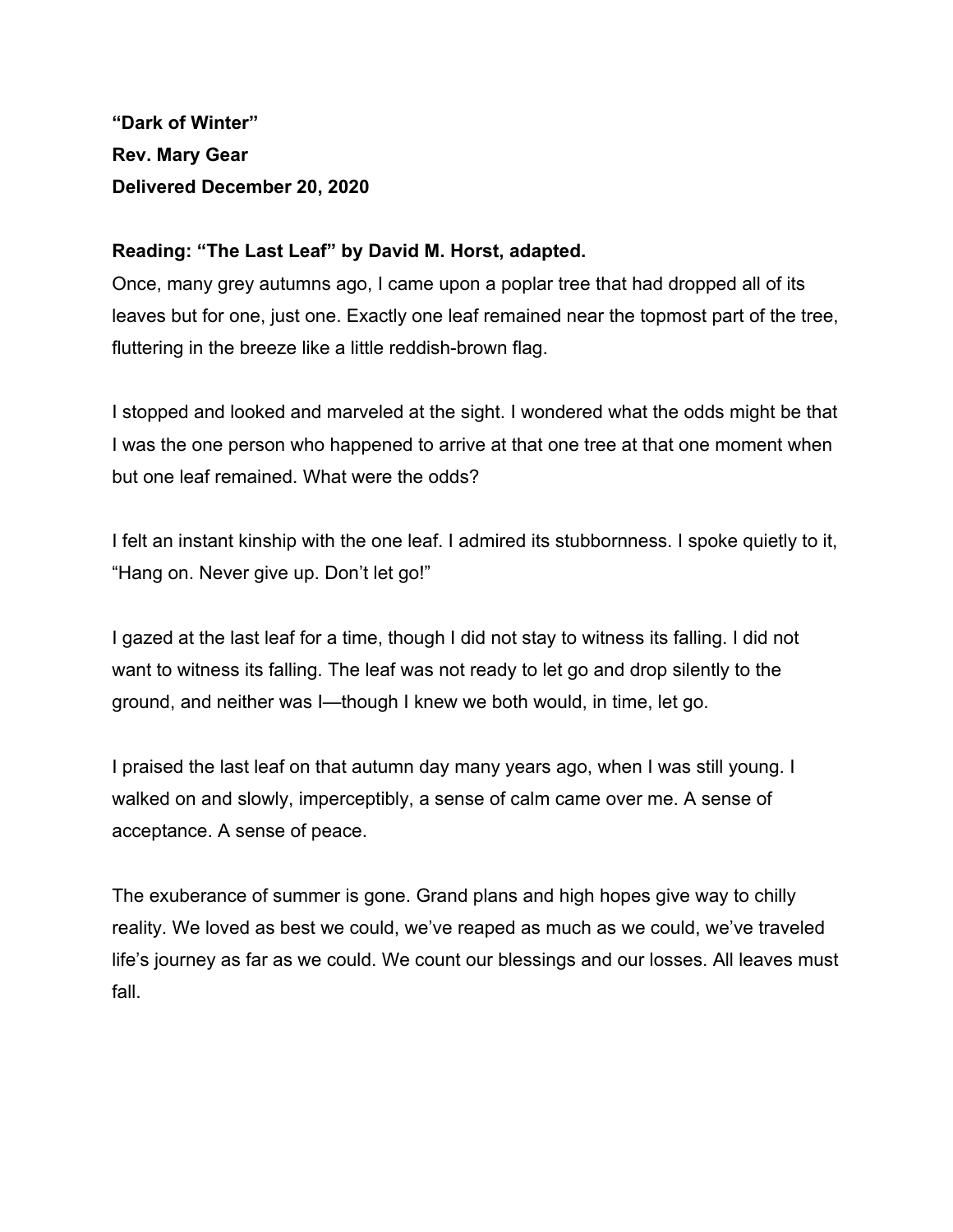The circle of the year comes round. Our hemisphere tilts away from the sun. Green turns to gold. Life returns to the soil. Animals retreat. The nights grow long. The natural world lies fallow. The season of letting go comes as it always comes. Winter begins.

## **Sermon/Homily**

Tomorrow is the Winter Solstice, the shortest day and the longest night of the year. While science tells us that it is the tilt of the Earth's axis as we rotate around the sun that causes the longest night, there is something magical about this time. The seasons change from Autumn to Winter, and we know the days will get longer with the coming of Spring. This year as we look to the stars, the Winter Solstice is even more magical with a celestial event that has not visibly occurred for almost 400 years- the planets Jupiter and Saturn will be in conjunction, meaning the two planets will be close together, astronomically anyway. While the planets come together every 20 years, this year, the planets will be unusually close so they appear to be touching, creating what some call a bright Christmas Star. I hope we'll be able to stargaze tomorrow evening on this magical night.

Jupiter is the Roman god of the sky and thunder. Saturn is the Roman god of regeneration, periodic renewal, and liberation. I have been wondering what it means that these two mythological gods will be so close together this season—thunder and regeneration, storms and liberation. Somehow, those images seem to fit well as we approach the end of this extraordinary year.

As we come to the shortest day and longest night, let's take a moment to acknowledge the dark times in this year. In the US, we are experiencing the highest daily infection and death rates of the pandemic with 315,000 people lost, now losing one person every 33 seconds. Racial injustice and hate crimes are at an all time high. Systemic racism, classism and other oppressions are more entrenched than ever before. The institutions of our government and our democracy have been assaulted and badly damaged. Trust is strained, respect and civility are rare. There is so much that we have had to let go of.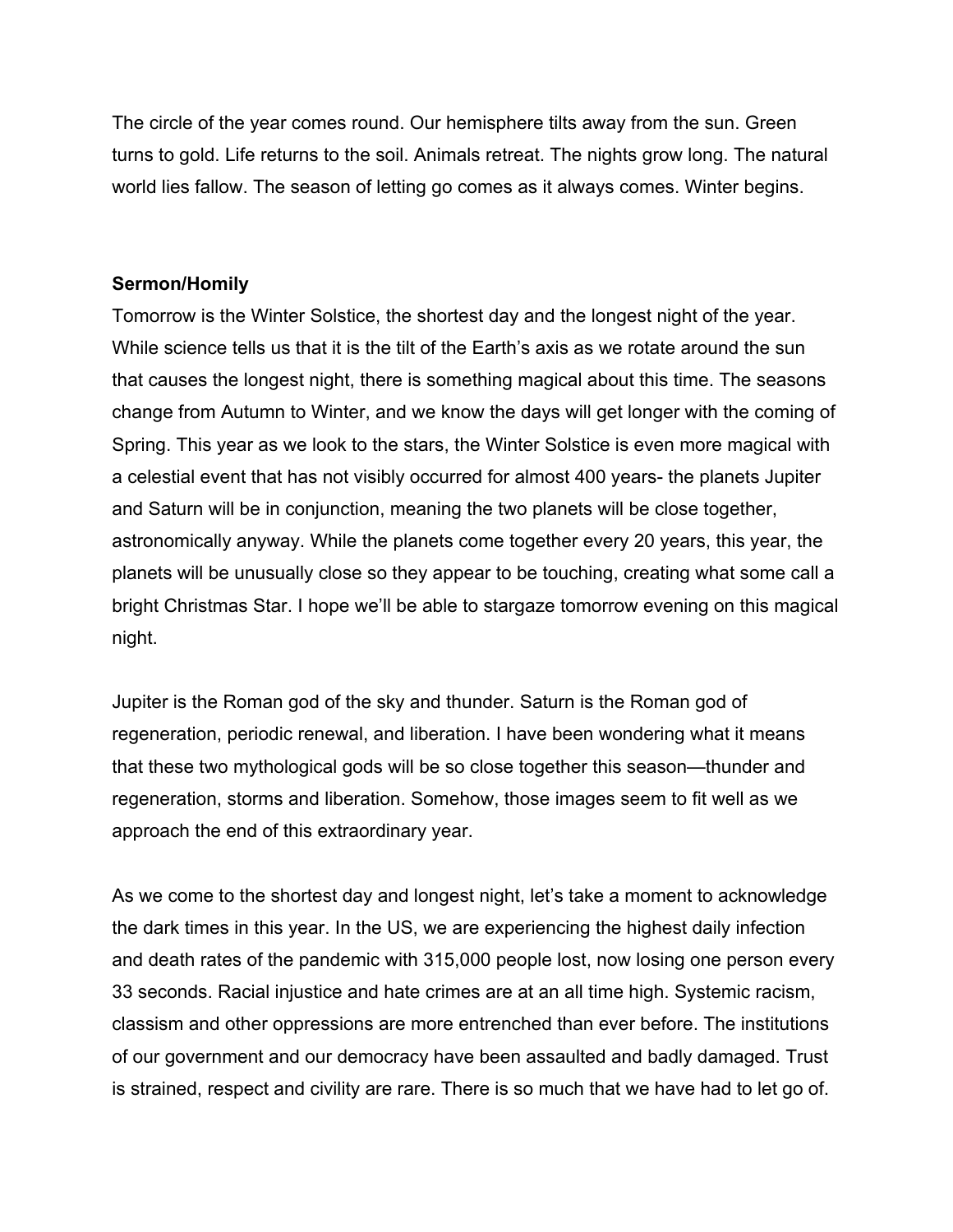These can feel like dark times in so many ways.

Lately I have turned to the words of activist and civil right lawyer Valerie Kaur (core) for inspiration and hope. Kaur (core) is of the Sikh faith, grounded in her family and community's experience of discrimination, especially in the US following 9-11. You may recall that the first person killed after the terrorist attack was a Sikh man, mistaken for a Muslim and targeted for wearing a turban.

Kaur (core) speaks of her fear and anguish in the aftermath of the 2016 election, as white nationalists saw that moment as their rise to power and hate crime skyrocketed. As she held her infant son, shaking, weeping, breathless, she realized that she last felt that way when she was in labor, giving birth. The most painful stage of labor is transition, the stage that can feel like death but brings new life. Kaur's words have been recited these past years as a beacon of hope in dark times: "…what if this darkness in our nation, in our world right now, what if this darkness is not the darkness of the tomb but the darkness of the womb?" (not the darkness of the tomb but the darkness of the womb?")

On this longest night, the dark of winter, what if we embrace the darkness not of death, but of new life-the fertile soil that fallen leaves create to hold and nurture seeds until Spring? As we await the arrival of a holy child, the light of the world, what if we embrace the darkness of the womb?

Transition is not easy, no one promised that it would be easy, and we are in a great transition, in our world, our nation, our community, our faith, in our hearts. We will not return to "normal" again, and besides, normal wasn't working so well for so many of us anyway. There is pain and anguish, and opportunity for something new. There are no guarantees, and there is great possibility.

This Winter Solstice, I invite us to embrace the darkness, notice what is held in the darkness of the womb, waiting for the light, shining on the path to what is possible. And,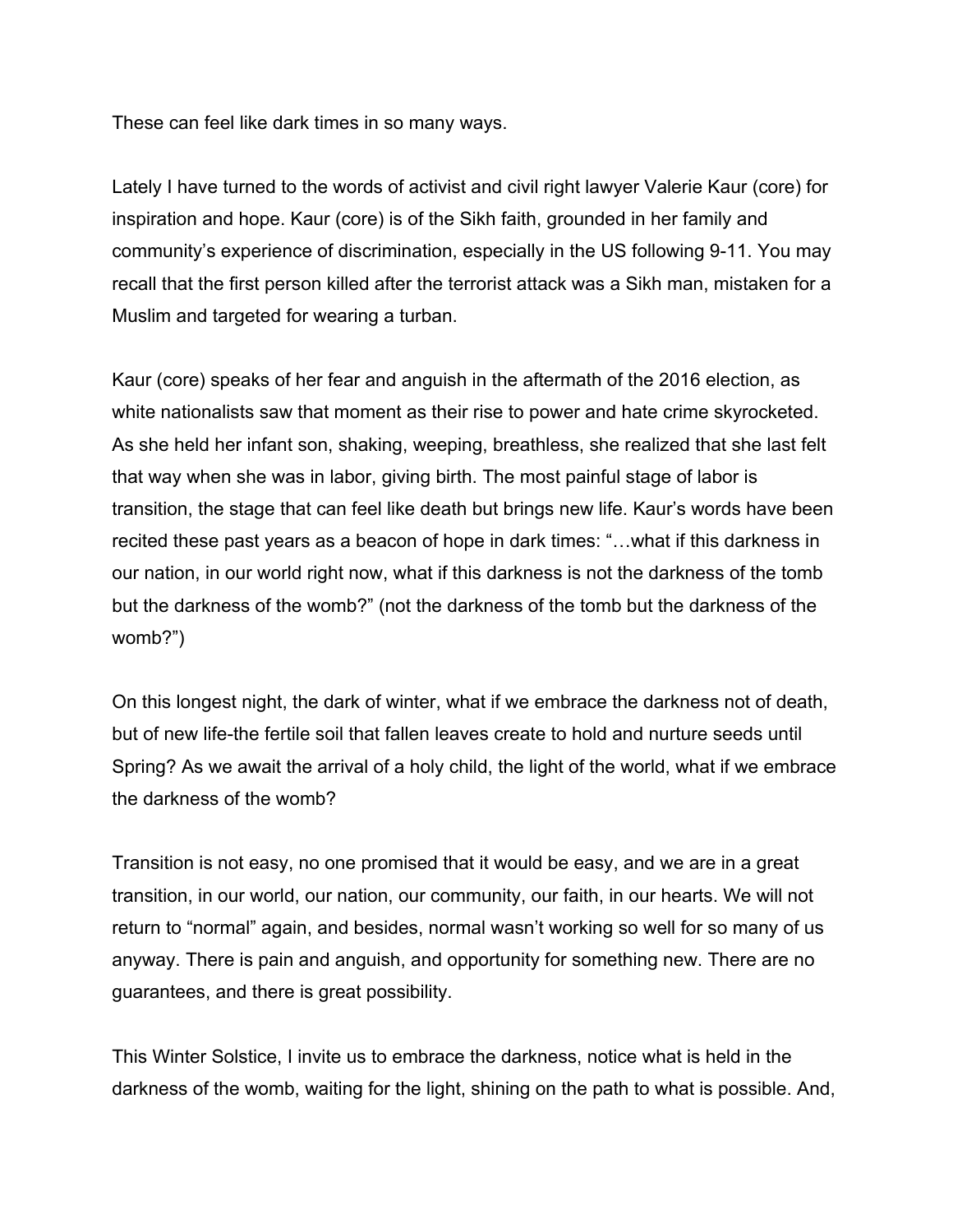perhaps we may find a tiny bit of magic.

In this moment, I invite you into a guided meditation into the darkness, inspired by the words of Shari Woodbury and Cynthia Frado.

Settle in wherever you are. Relax your hands and arms, shoulders and neck. You may wish to close your eyes and shut out all the distraction of the light. Let us take a few deep, slow breaths as we begin…//

With your vision softened, notice what your other senses are telling you… you may feel a sense of pressure in your body…

Release any areas of tension that you notice… soften your neck … your shoulders, your arms and legs…

Breathe in and out… //

You may notice sensations such as tingling in a muscle, or a ticklish feeling on the skin… whatever comes to your awareness is okay, just acknowledge it in the silence…

Turn your attention to the sounds around you… What do you notice? You may hear your own breathing, or growling stomach… … perhaps cars passing on the street, rain falling and wind blowing outside…

Acknowledging these outside sounds, let's turn our focus inward now… thoughts may float through your consciousness, you can just let them float on by… feelings may bubble up from some deeper place with you – you don't have to name the feeling or put any words to it, just notice if there is anything there for you, with gentle acceptance… //

Now imagine your body and mind are filled with darkness and silence, like the deep, dark night in a wilderness or in a forest. //

Take comfort in that stillness, the restfulness of this space within you… just rest into this inner darkness, knowing that you are safe in this moment… you can simply Be… //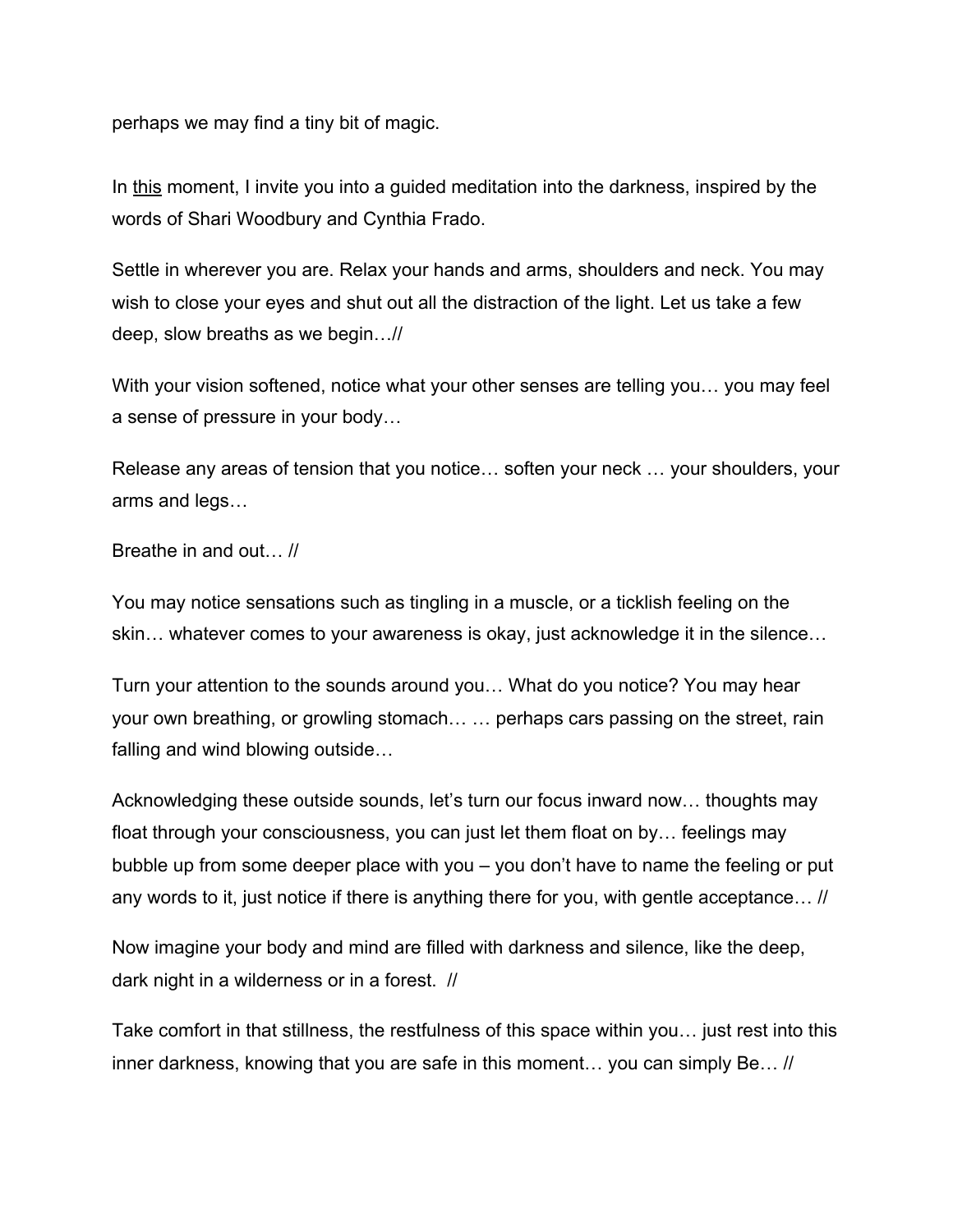breathe in and out…//

In the darkness and stillness within, sense the healing powers of your body… the amazing ability of our soft animal body to create new cells and to restore balance… //

In the darkness and stillness within, sense the creative powers of our minds and hearts… from the mysterious inner regions comes all poetry, and music… from the inner dark emerges all sculpture, and dance… all the art and cultures of humanity…

In the darkness and the stillness within, sense the connection to all that is and the flame that fuels our passion for justice….

Sense consciousness itself, the great unsolved mystery of science, which resides in the deep unknown of ourselves…

breathe in and out…//

rest a while longer in the darkness, with humility and awe and gratitude for all the powers of the darkness within yourself...

As we rest in the darkness and stillness, I offer this prayer:

To the Weaver of Molecules, the Spinner of Stars, the Impulse that gives birth to the Universe, to Earth, to Us

In the deepest, darkest night of our wintered souls

We wrap ourselves in a blanket of sadness and grief, doubts and concerns, fears and questions,

and look out from wondering eyes toward the Light ….. //

Each luminescent ray…will help us to see more clearly

the embers of love and hope and possibility that dwell within each of us. //

The womb of our becoming has been one of struggle and transformation.